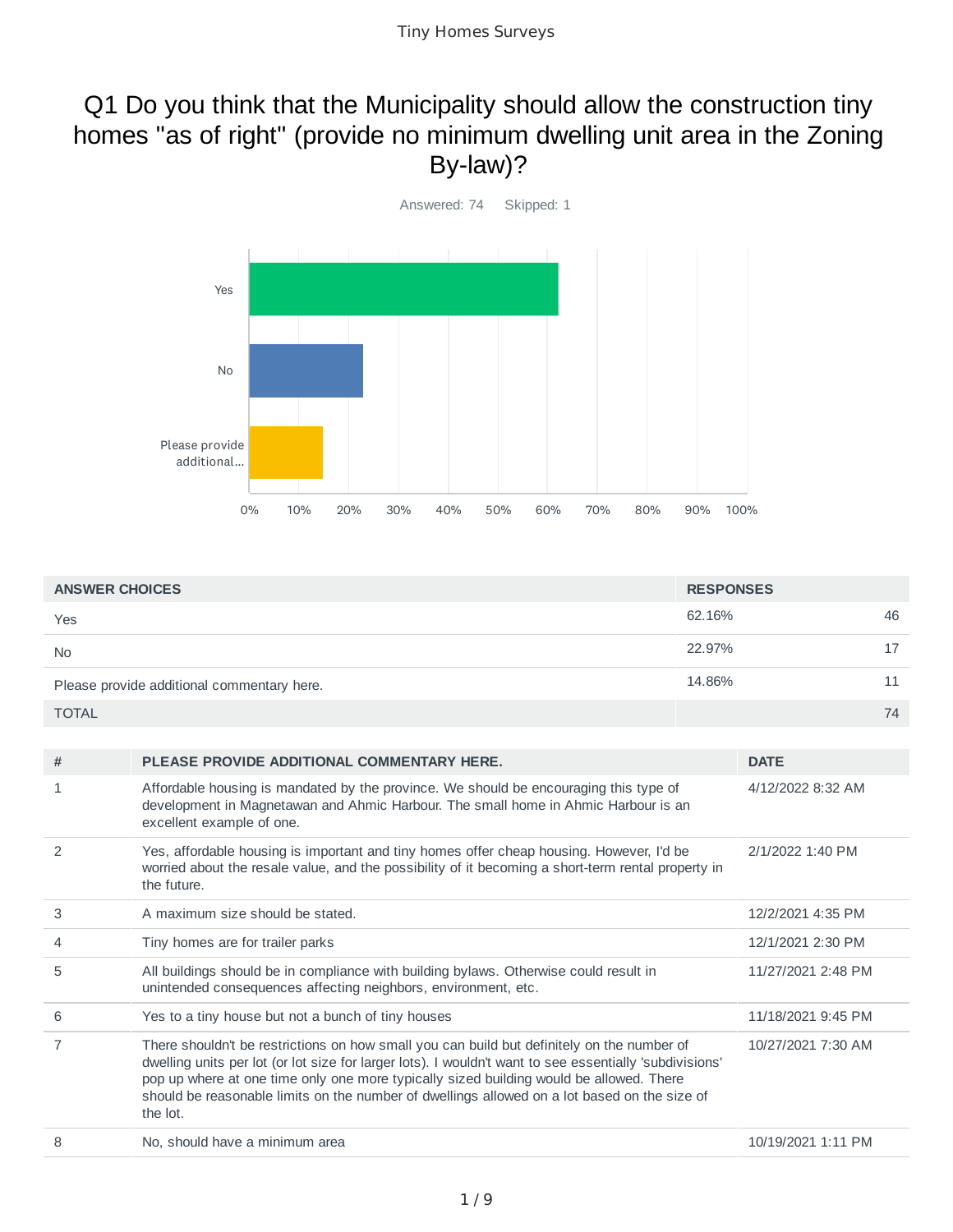|    | I have no problem with "tiny homes." The Official Plan already has zoning for 700 sq ft.<br>dwellings. It also has zoning that specifies no trailers on properties that already have a house<br>on it. (see 10 George Street, Magnetawan) | 10/16/2021 10:14 AM |
|----|-------------------------------------------------------------------------------------------------------------------------------------------------------------------------------------------------------------------------------------------|---------------------|
| 10 | They must be built in accordance with the OBC. They must not be a modified trailer.                                                                                                                                                       | 10/5/2021 1:38 PM   |
|    | An a second dwelling no minimum square footage should be required however I think there<br>should still be a minimum for the primary residence                                                                                            | 9/30/2021 9:27 PM   |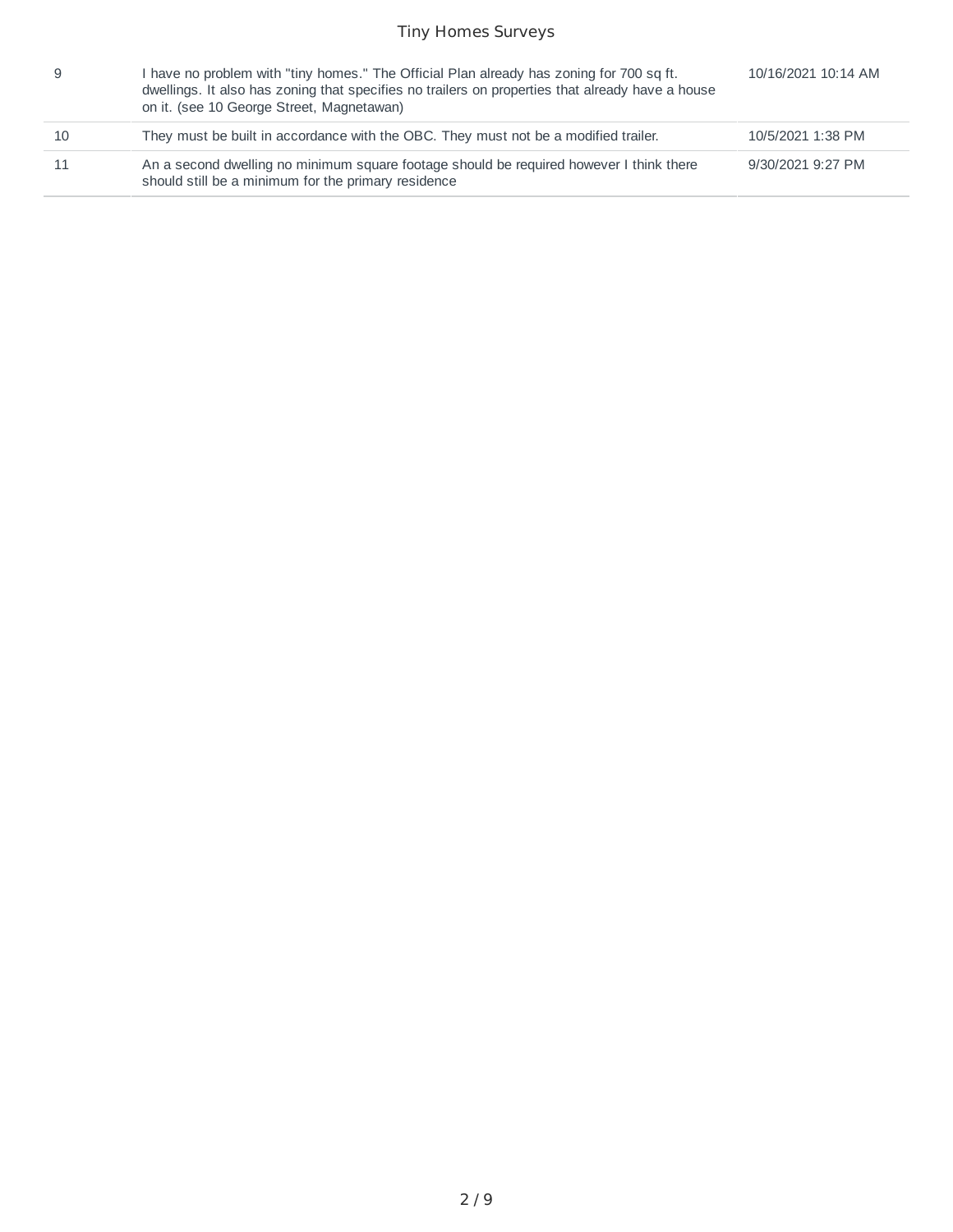# Q2 Should tiny homes be allowed to be constructed in any area where other single detached dwelling can be constructed?



| <b>ANSWER CHOICES</b> | <b>RESPONSES</b> |    |
|-----------------------|------------------|----|
| Yes                   | 81.08%           | 60 |
| <b>No</b>             | 18.92%           | 14 |
| <b>TOTAL</b>          |                  | 74 |

| # | PLEASE PROVIDE ADDITIONAL COMMENTARY HERE.                                                                                                                                                                                                                                                                                                                                                                                                                                                                                                         | <b>DATE</b>         |
|---|----------------------------------------------------------------------------------------------------------------------------------------------------------------------------------------------------------------------------------------------------------------------------------------------------------------------------------------------------------------------------------------------------------------------------------------------------------------------------------------------------------------------------------------------------|---------------------|
| 1 | One per property and only if the size is compatible with adjacent dwellings or there is sufficient<br>land area between properties. For example, a tiny home on a 3 acre cottage lot. Also, I would<br>not decrease minimum property size for the purpose of increasing density with Tiny Homes.                                                                                                                                                                                                                                                   | 6/6/2022 8:27 PM    |
| 2 | Affordable housing is the bottom line. To designate an area is like setting a policy that only the<br>poor can build in a particular area.                                                                                                                                                                                                                                                                                                                                                                                                         | 4/12/2022 8:32 AM   |
| 3 | Not in waterfront zone                                                                                                                                                                                                                                                                                                                                                                                                                                                                                                                             | 12/2/2021 4:35 PM   |
| 4 | I am not sure the issue! The tiny home is a single derarched dwelling and presumably needs to<br>meet zoning bylaws.                                                                                                                                                                                                                                                                                                                                                                                                                               | 11/27/2021 2:48 PM  |
| 5 | I see why tiny homes can be an issue in a larger city but why would Magnetawan put<br>restrictions on how large ones home has to be. I bet there are much cuter tiny homes than<br>some of the older unkept homes in the area.                                                                                                                                                                                                                                                                                                                     | 11/19/2021 6:18 AM  |
| 6 | Tiny home are an environmentally friendly alternative to "conventional" full sized home as they<br>require less building materials to be constructed, consume less energy to heat, etc. Standards<br>for safety, longevity, etc. should exist for tiny homes just as they should/do for conventional<br>homes.                                                                                                                                                                                                                                     | 11/12/2021 11:45 AM |
| 7 | If you have adequate space on your property why not?                                                                                                                                                                                                                                                                                                                                                                                                                                                                                               | 11/8/2021 1:59 PM   |
| 8 | Off hand I cannot think of a reason to prevent a smaller size structure to be built. I understand<br>the principle in planning to try to have similar things in 'neighbourhoods' (e.g. industrial<br>shouldn't abut low density residential) but in this case because someone can afford large /<br>mansion style places on one lot should not mean the neighbour cannot build a smaller place<br>beside it. Property standards would be a different matter - I don't agree with people being<br>allowed to treat their property like a junk yard. | 10/27/2021 7:30 AM  |
| 9 | maybe set aside an area for the ting homes if they are to be allowed                                                                                                                                                                                                                                                                                                                                                                                                                                                                               | 10/19/2021 1:46 PM  |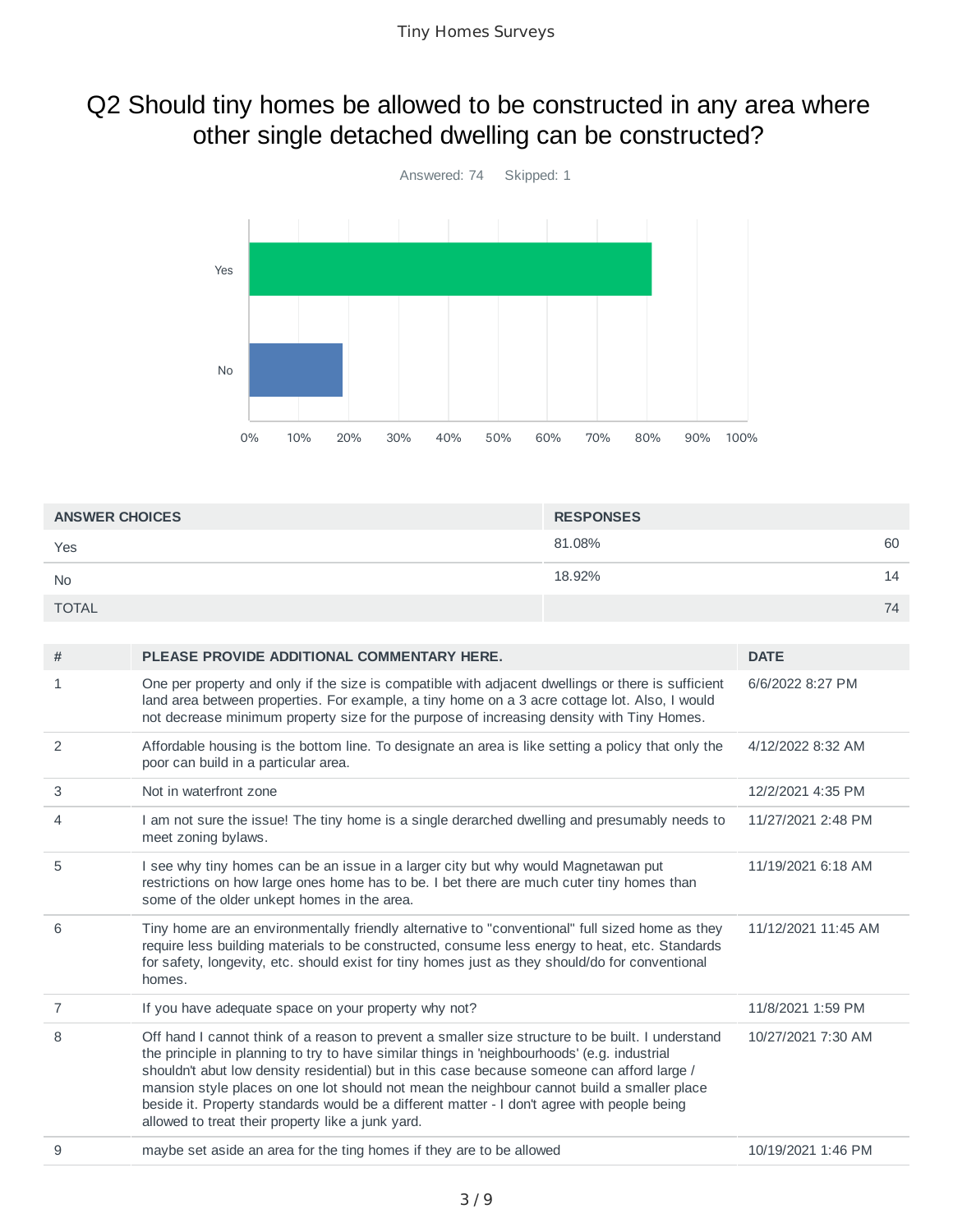| 10 | Tiny homes are simply small houses, and as long as they can be built safely, they should<br>have the same rights as normal house construction.                               | 10/19/2021 8:55 AM  |
|----|------------------------------------------------------------------------------------------------------------------------------------------------------------------------------|---------------------|
|    | BUT, I think that the construction of every home in Magnetawan should be regulated to make<br>sure that the beautiful and historical character of the village is maintained. | 10/16/2021 10:06 AM |
| 12 | It would free up housing for young couples as we have many single people, especially seniors<br>who could benefit by downsizing                                              | 10/8/2021 11:59 AM  |
| 13 | None on waterfront properties                                                                                                                                                | 10/5/2021 1:38 PM   |
| 14 | There should be a specific area for them like a tiny home park                                                                                                               | 9/30/2021 12:12 AM  |
|    |                                                                                                                                                                              |                     |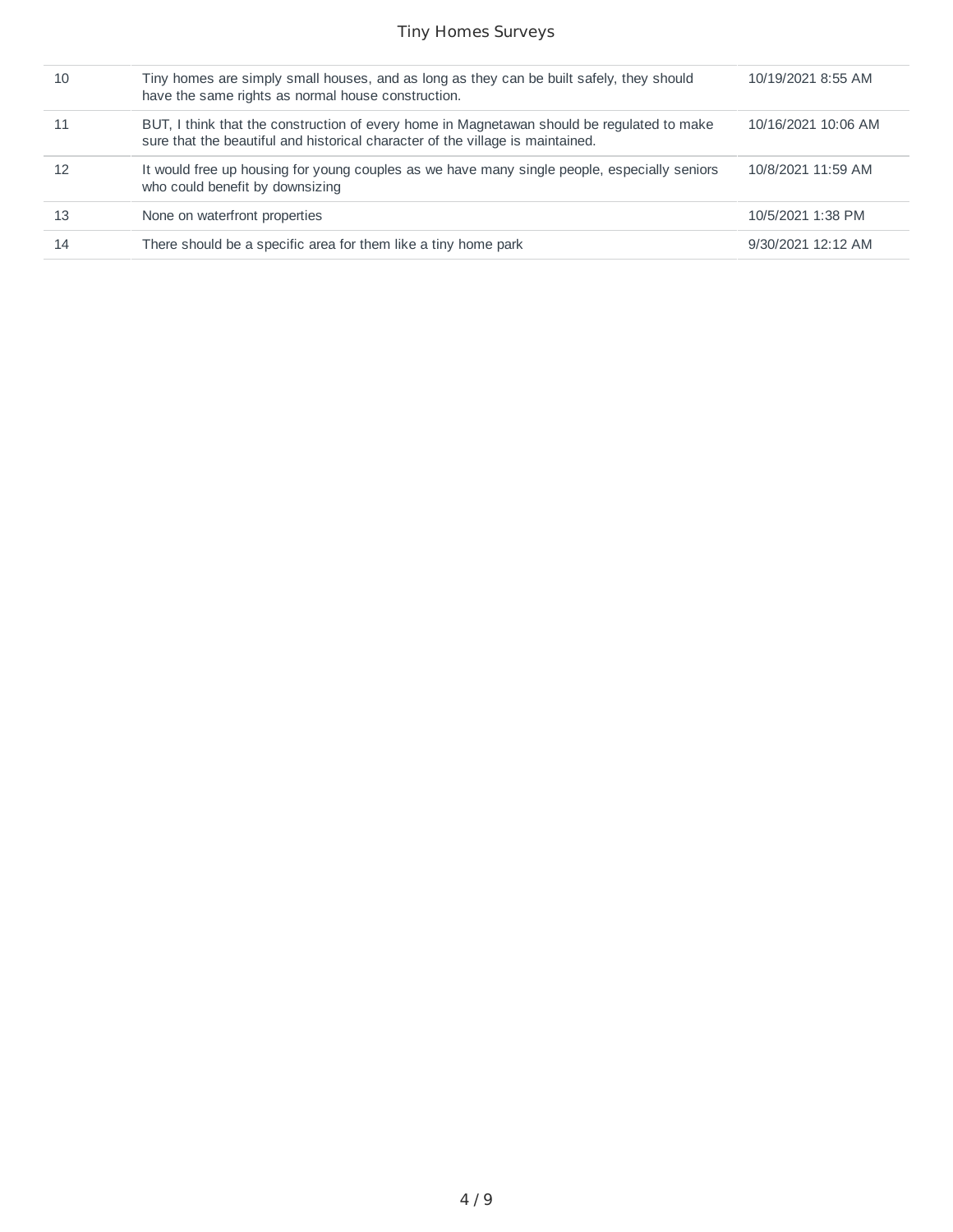### Q3 If permitted, should the Municipality include regulations that are specific to tiny homes (separate from standard dwelling units)?



| <b>ANSWER CHOICES</b>                      | <b>RESPONSES</b> |    |
|--------------------------------------------|------------------|----|
| Yes                                        | 58.11%           | 43 |
| <b>No</b>                                  | 25.68%           | 19 |
| Please provide additional commentary here. | 16.22%           | 12 |
| <b>TOTAL</b>                               |                  | 74 |

| #              | PLEASE PROVIDE ADDITIONAL COMMENTARY HERE.                                                                                                                                                                                                                                                                                                                                                                                                            | <b>DATE</b>         |
|----------------|-------------------------------------------------------------------------------------------------------------------------------------------------------------------------------------------------------------------------------------------------------------------------------------------------------------------------------------------------------------------------------------------------------------------------------------------------------|---------------------|
| 1              | I don't think it makes sense to have different regulations for different types of dwellings. Look<br>at trailers are dwelling units but are not assessed as such for property tax purposes. Different<br>regulations for different size dwellings opens the door for litigation, community friction,<br>enforcement issues.                                                                                                                           | 11/27/2021 2:48 PM  |
| 2              | Don't know -- my main concern would be safety so if additional regulations are needed to<br>ensure safety then yes.                                                                                                                                                                                                                                                                                                                                   | 11/27/2021 1:56 PM  |
| 3              | If you were to have tiny home camp grounds, that would be the only way that it should apply.<br>Nothing waterfront.                                                                                                                                                                                                                                                                                                                                   | 11/16/2021 4:46 PM  |
| $\overline{4}$ | Municipalities cannot undermine higher tier laws and regulations. Tiny homes must meet<br>Ontario Building Code requirements. No municipal government can change the Ontario Building<br>Code. It is in place to keep people safe from less than the standards set by the TSSA and the<br>Ontario Building Code. Remember the migrant workers who died as a result of their living<br>conditions? And you wonder why you can't find workers up north. | 11/16/2021 9:33 AM  |
| 5              | Unsure, as I am unfamiliar with all the details of current municipal building regulations.                                                                                                                                                                                                                                                                                                                                                            | 11/12/2021 11:45 AM |
| 6              | No, same limits as for standard units.                                                                                                                                                                                                                                                                                                                                                                                                                | 11/6/2021 3:52 PM   |
| $\overline{7}$ | Without an example of an exemption it is hard to answer. I think proper building codes should<br>be followed as with standard dwelling units but aside from that I cannot fully respond without<br>knowing what those special regulations could be. I'd recommend sharing a draft of special<br>regulations (if any are to be proposed) for comment using this same public survey format prior<br>to adopting.                                        | 10/27/2021 7:30 AM  |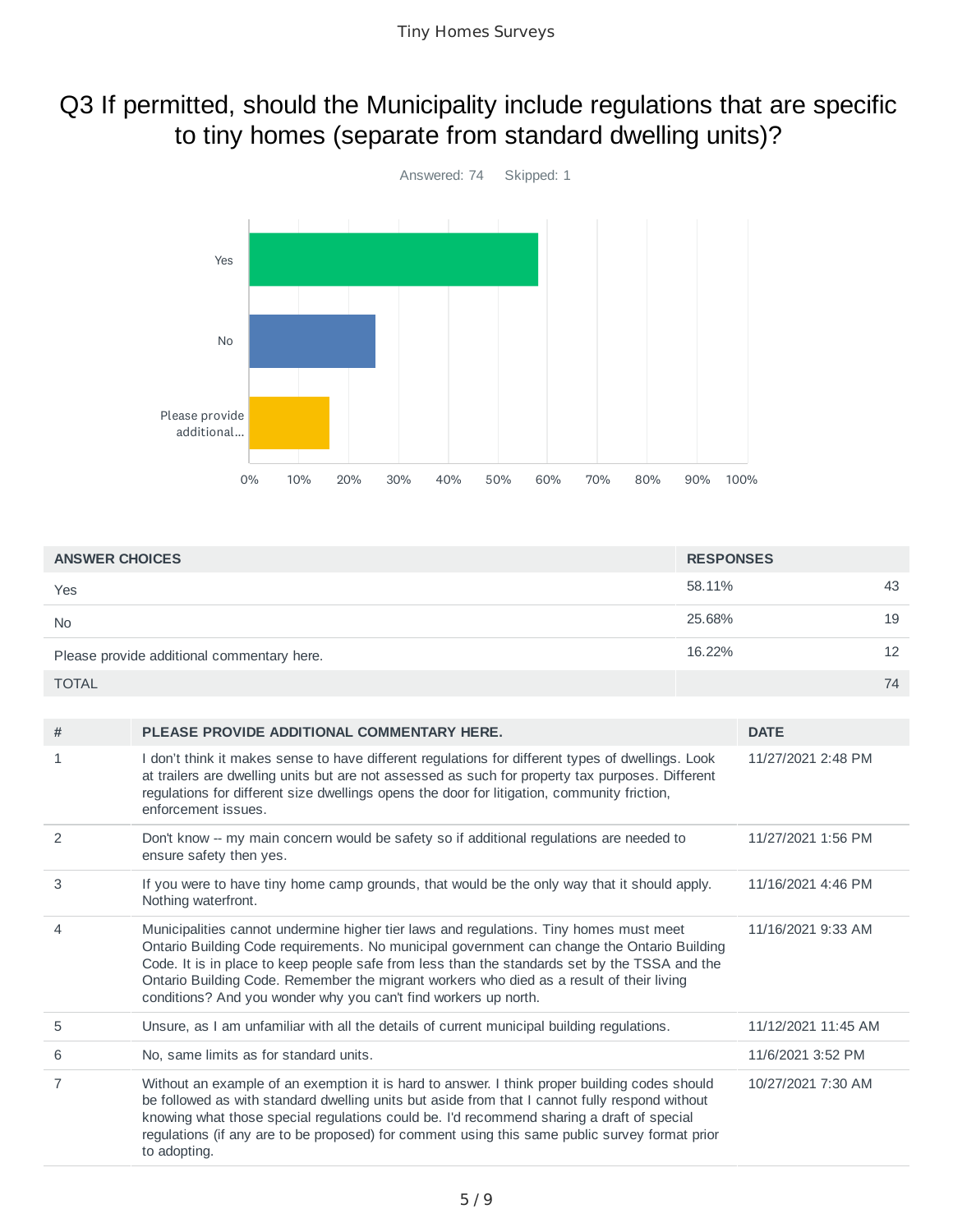|    | seperate if permitted                                                                           | 10/19/2021 1:46 PM  |
|----|-------------------------------------------------------------------------------------------------|---------------------|
|    | yes, in principle if logically necessary                                                        | 10/19/2021 1:10 PM  |
| 10 | A tiny house IS a single family residence and should be including with standard dwelling units. | 10/16/2021 10:14 AM |
| 11 | I think they should have to make sure they have adequate septic and water source                | 10/1/2021 10:17 AM  |
|    | Nothing that looks like a cheap trailer. Must have proper septic, water, etc.                   | 10/1/2021 2:00 AM   |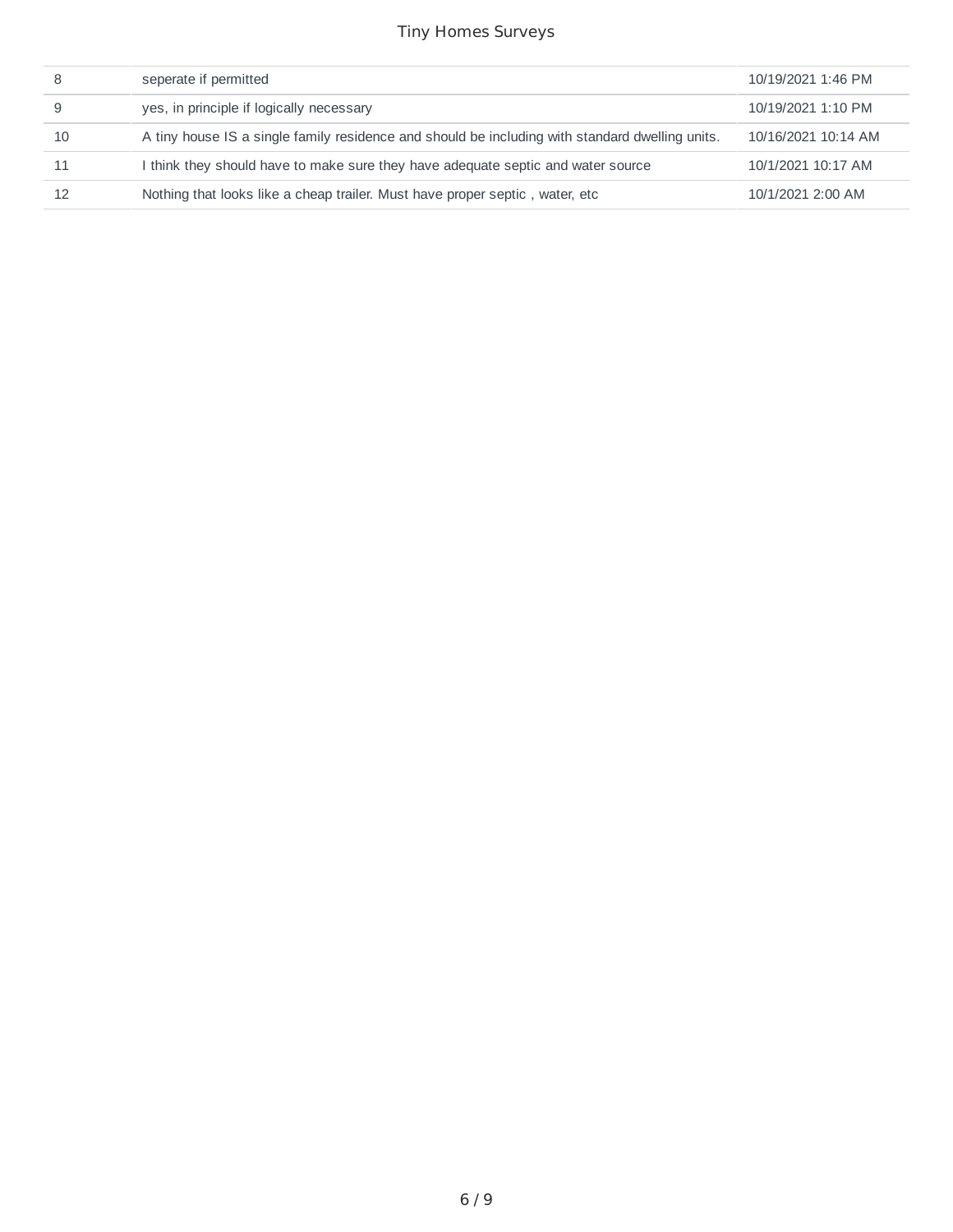# Q4 Do you think that smaller dwellings should be permitted - just not at the scale of a tiny home (i.e. minimum 50 sq. m)?



| <b>ANSWER CHOICES</b>                      | <b>RESPONSES</b> |    |
|--------------------------------------------|------------------|----|
| Yes                                        | 58.11%           | 43 |
| <b>No</b>                                  | 25.68%           | 19 |
| Please provide additional commentary here. | 16.22%           | 12 |
| <b>TOTAL</b>                               |                  | 74 |

| #            | PLEASE PROVIDE ADDITIONAL COMMENTARY HERE.                                                                                                                                                                                                   | <b>DATE</b>         |
|--------------|----------------------------------------------------------------------------------------------------------------------------------------------------------------------------------------------------------------------------------------------|---------------------|
| $\mathbf{1}$ | Yes, I would suggest a minimum of 40 sq. m. This could be built on a Shoreline Residential lot<br>and then later re-classified as a secondary building if a larger dwelling is built in the future.                                          | 6/6/2022 8:27 PM    |
| 2            | Yes to smaller homes. Scale of a tiny homethis part of your question is confusing.                                                                                                                                                           | 4/12/2022 8:32 AM   |
| 3            | No. Do we want a proliferation of small structures on land throughout the municipality? Likely<br>result in environmental degradation and safety issues and fire hazards.                                                                    | 11/27/2021 2:48 PM  |
| 4            | Both smaller dwellings and tiny homes seem fine to me.                                                                                                                                                                                       | 11/27/2021 1:56 PM  |
| 5            | What is wrong with our society? The fact that a home is not considered worthy based solely on<br>size it's size is shameful. Especially with the global environmental crisis, why would we<br>encourage a larger footprint vs a smaller one? | 11/19/2021 6:18 AM  |
| 6            | Both should be permitted                                                                                                                                                                                                                     | 11/18/2021 11:03 PM |
| 7            | I'm not opposed to tiny homes.                                                                                                                                                                                                               | 10/27/2021 7:30 AM  |
| 8            | From what I understand Ontario Building code allows 188 sq ft sized tiny homes- this is should<br>be the minimum size                                                                                                                        | 10/21/2021 2:11 PM  |
| 9            | yes, they are the e2quivalent of a permanent tent, which can suit some people as a get away.                                                                                                                                                 | 10/19/2021 1:10 PM  |
| 10           | The minimum size for smaller dwellings should be 40sq m.                                                                                                                                                                                     | 10/16/2021 10:14 AM |
| 11           | One must not be allowed to modify trailers, semi vans, sea containers or other structures of a<br>similar nature and have them considered a dwelling.                                                                                        | 10/5/2021 1:38 PM   |